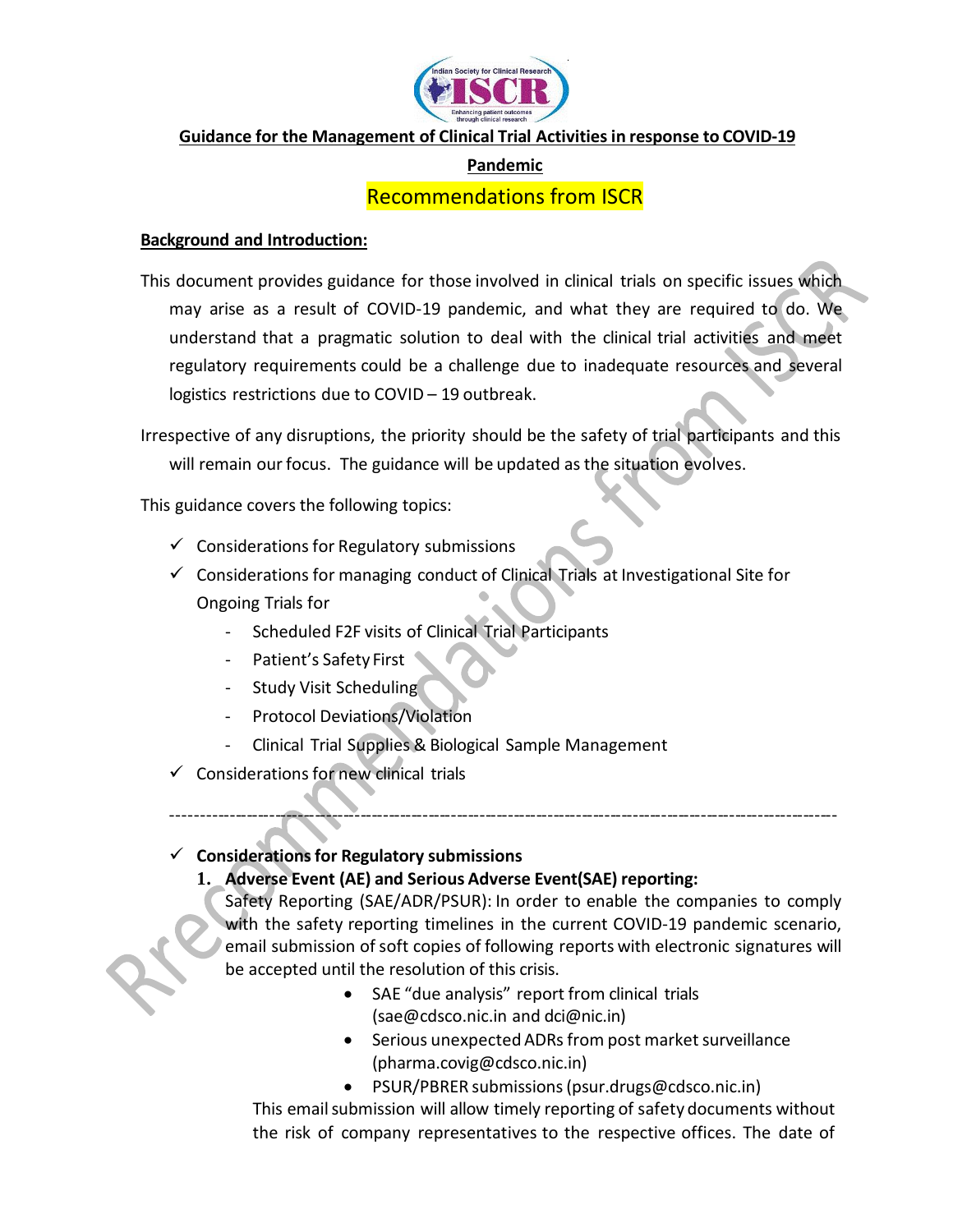

submission of above listed safety reports via email will be considered as the actual date of submission to the Directorate.

2. **Hard copy submission**: Hard copies of the documents where there is no provision of digital submission such as compliance submissions include amendments, changes related to Investigator site, IB updates, Quarterly enrollment report, Clinical Trial six monthly status report, etc. will be submitted by email to the respective CDSCO divisions in the wake of the pandemic. The email address of each division will be issued via a notification to enable digital submissions. Till such notice, companies will send soft copies of such submission on GCT email ID.

3. **Signature and stamping of documents and forms**: Since almost all employees across companies are working from home, printing and signing the forms (Clinical trial forms, NDA forms, RC forms, IL forms) or application cover letter is an issue, thus digitally signed cover letters + forms without stamps may be accepted by CDSCO for at least the next three months instead of wet ink signatures. Signed copies of the legal documents can be submitted at a later date to the Directorate. This will not necessitate employeesto go to company offices for printing, signing and stamping.

5. **Relaxation of Timelines**: Timelines for post approval commitments shall be relaxed for e.g. submission of 6 monthly status report and quarterly enrolment status report and Ethics Committee (EC) approval submissions till the Corona virus impact period. Further guidance and updates shall be provided soon.

6. **CDSCO to Send Query by email**: CDSCO will send "queries by the CDSCO' to the firm directly via email than by hard copies and receipt of the responses thereof vide emails until the situation is normalized.

7. **Share Approval letters by email**: A system of receipt of Approval Letters through emails will be set up until the situation is normalized

8. **Review of the CT application submitted and coming up for reviewof SEC meeting**: Due to domestic and international travel curbs, participation in the SEC meeting may be difficult for applicants as well as SEC members. The Directorate would consider review  $\overline{R}$  approval outside the SEC meeting or add the provision of discussion via teleconference/ videoconference.

9. **Possibility of helpline for applicants**: For situations outside of the abovementioned points where applicants or investigators may need the guidance from CDSCO for the ongoing clinical trials and patient safety, a helpline/contact no. on which members can reach and seek advice, guidance will be communicated via a notification.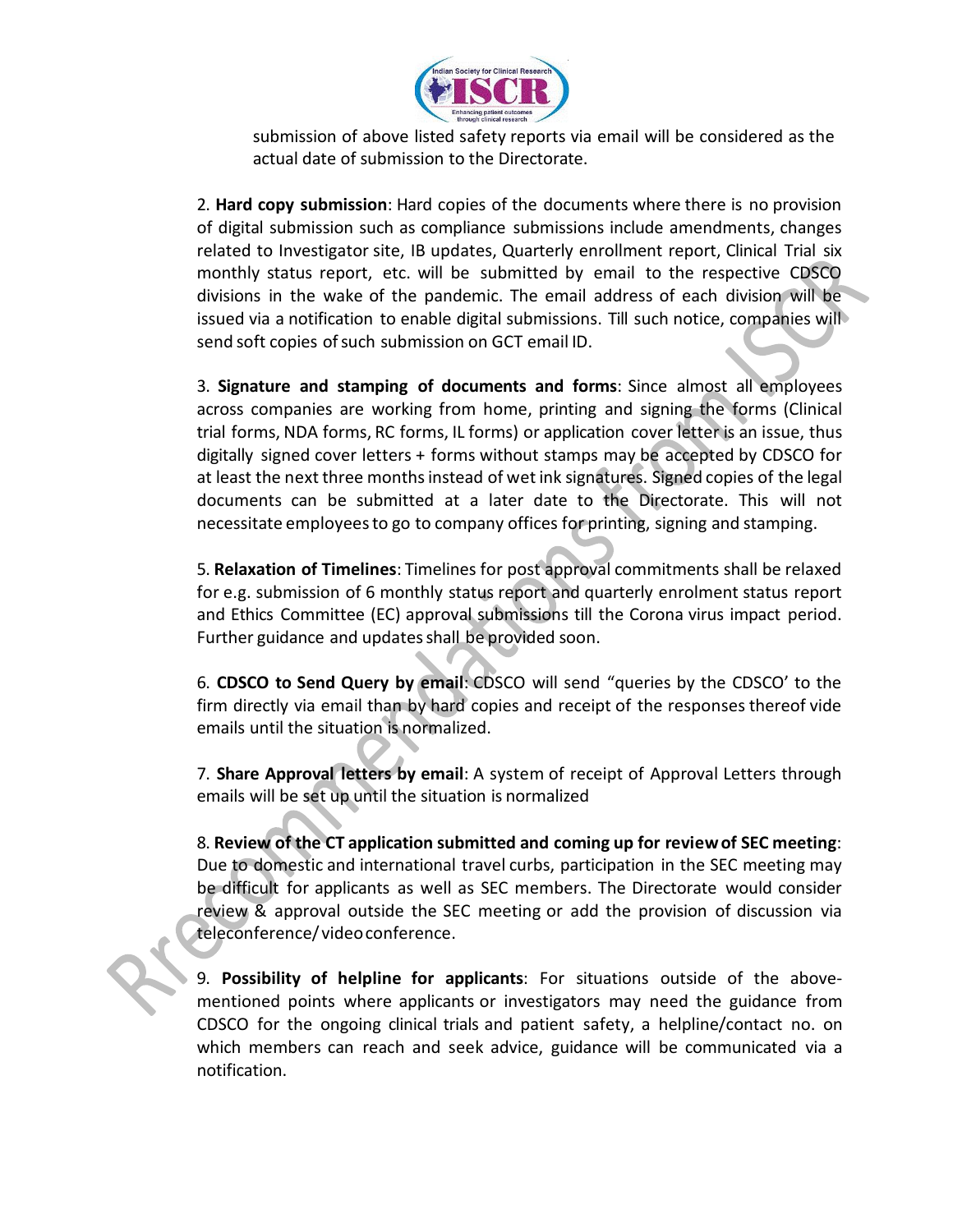

## **Considerationsfor ongoing trials:**

1. **Scheduled face-to-face visits of Clinical trial patients:** Ensuring the safety of trial participants is paramount during this COVID-19 situation. Sponsors should consider evolving circumstances, focusing on the potential impact on the safety of trial participants, and modify study conduct accordingly. Such study decisions may include those regarding continuing trial recruitment, continuing use of the investigational drug/device for patients already participating in the trial, managing collection of biological samples and reporting of Serious Adverse Events (SAEs).

#### **Key points-**

## **Patient's Safety First**:

- **Investigator should do a risk-benefit assessment at a trial level and** assessthe possibility of postponing site visits or transforming them into telephonic visits wherever possible preserving the integrity of the trial. Any protocol allowed visit window should be explored while performing such assessment.
- **The Sponsor can provide a generic notification for the approach(es)** that it intends to take for the studies being conducted at a given site. The investigator must consider this guidance (if provided) and decide keeping in mind the safety of the patient and the type of study. Once the decision is made it can be communicated upon request by CDSCO, EC/ Sponsor. The site assessment with the study list must be recorded appropriately in the source documentation per good documentation practices. A substantial amendment to protocol will not be required in such cases.
	- Suspension of ongoing recruitment for trials and temporary halt of the ongoing trials: Investigator/site may decide to discontinue the recruitment and treatment of patients completely in order to avoid unnecessary risks and ensure the best possible health care to all patients for the period of the COVID-19 pandemic. This analysis is particularly relevant for clinical trials which are time- bound & protocol driven and needs to be communicated with rationale to the ethics committee, sponsor and CDSCO and as soon as such a decision is made by the investigator/site.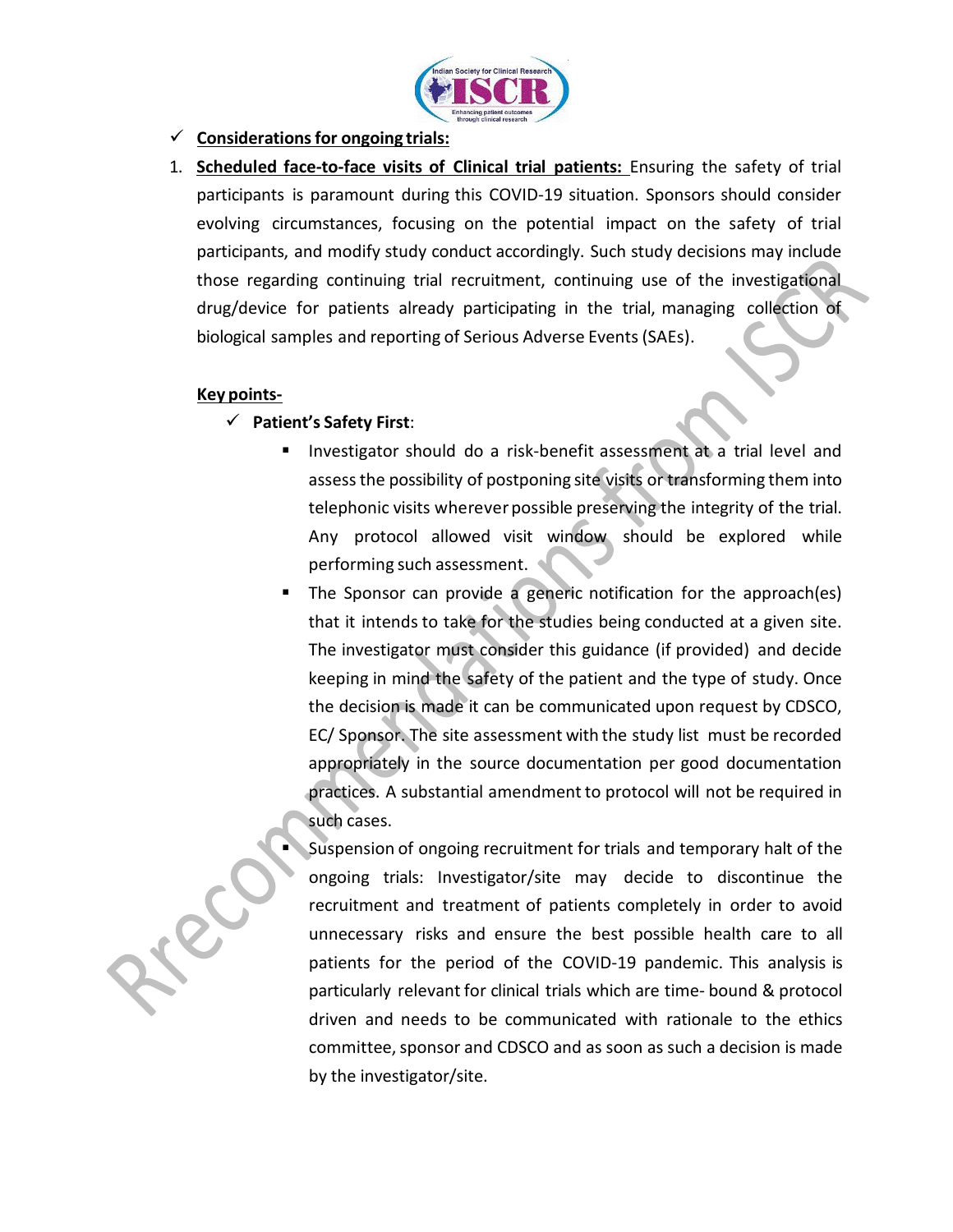

 Protocol amendments are typically not implemented before review and approval by the IRB/IEC, and in some cases by CDSCO. Sponsors and clinical investigators are encouraged to engage with IRBs/IEC as early as possible when urgent or emergent changes to the protocol or informed consent are anticipated as a result of COVID-19 impact. Such changes to the protocol or investigational plan to minimize or eliminate immediate hazards or to protect the life and well-being of research patients (e.g., to limit exposure to COVID-19) may be implemented without IRB approval but are mandatorily to be reported afterwards once there is further direction from the CDSCO post COVID-19 epidemic. CDSCO encourages sponsors and investigators to work with their IEC/IRBs to prospectively define procedures to prioritize reporting of deviations that may impact the safety of trial participants. The Investigator and IEC/IRB Chairperson/ Member Secretary must make all efforts to communicate with each other via teleconferences/ email etc. for seeking appropriate guidance.

## 2. **Study Visit Scheduling:**

Changes in study visit schedules, missed visits, or patient discontinuations may lead to missing information (e.g., for protocol-specified procedures). It will be important to capture specific information in the source documents as well as in the case report form (CRF) that explains the basis of the missing data, including the relationship to COVID-19 for missing protocol-specified information (e.g., from missed study visits or study discontinuations due to COVID-19). This information, summarized in the clinical study report, will be helpful to the sponsor and CDSCO.



With respect to efficacy assessments, if there are immediate patient safety hazards then EC should be notified regarding protocol modifications for the collection of efficacy endpoints, such as use of virtual assessments, delays in assessments, and alternative collection of research-specific specimens, if feasible. If there are no safety hazards, then the usual pathway for protocol amendment should be instituted- applying on SUGAM and awaiting CDSCO approval to go forward with the amendment.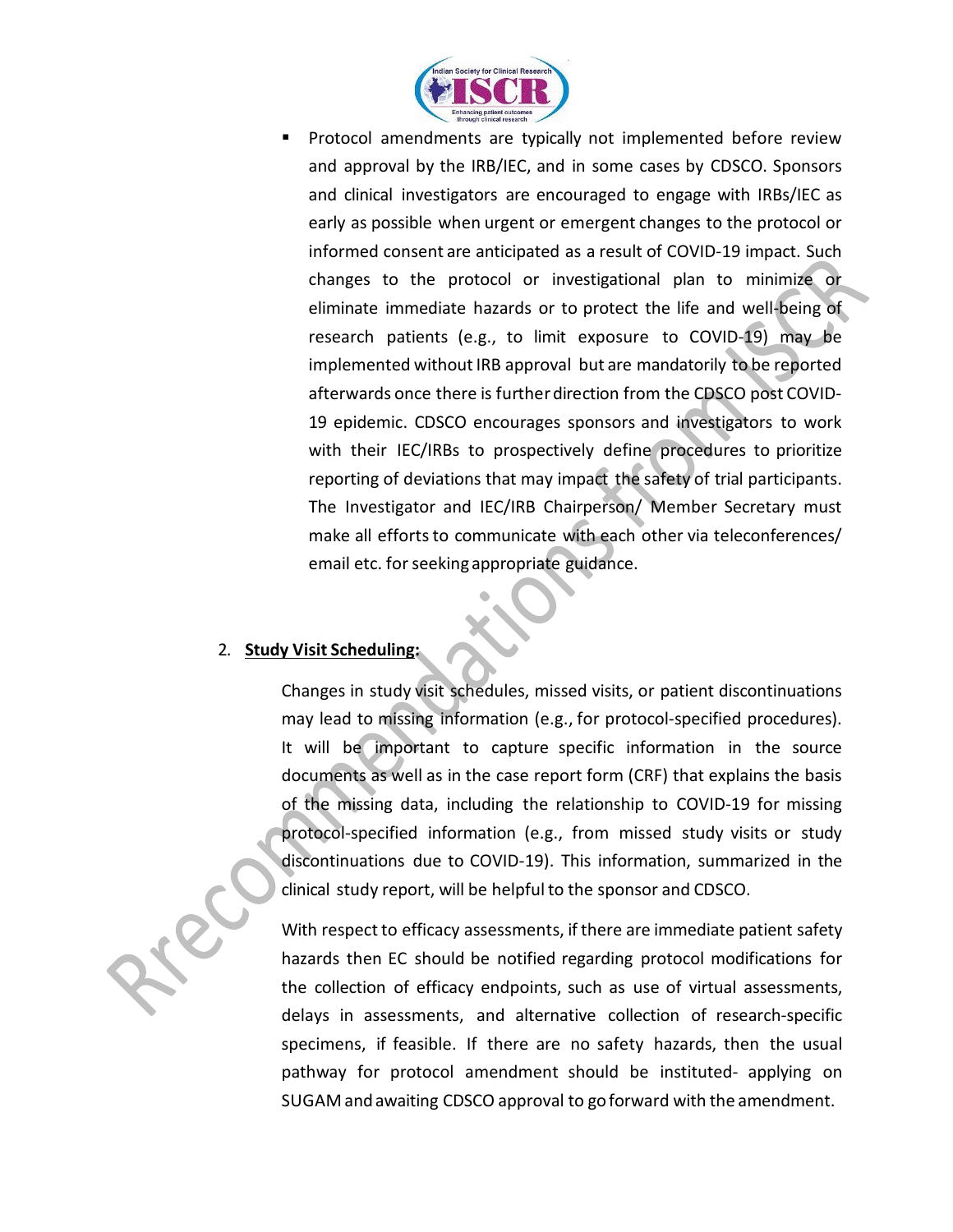

For individual instances where efficacy endpoints are not collected, the reasons for failing to obtain the efficacy assessment should be documented in the source documentation. (e.g., identifying the specific limitation imposed by COVID-19 leading to the inability to perform the protocol-specified assessment).

All the above points must be considered under the larger purview of the safety precautions already announced by the MOHFW

## **3. Protocol Deviations:**

- **a.** In the case of rescheduling of visits undertaken as a precautionary measure for COVID-19, these protocol deviations will not be considered as violation unless they put the patient's safety at risk.
- **b.** The above pointers must be considered while site and study inspections are undertaken in the future.

## **4. Clinical Trial Supplies& Biological Sample Management:**

**a.** There may be a need to provide patient with adequate clinical supply for the trial to minimize site visits which do notimpact the safety of the patient/ study endpoints. If the patient is not able to visit the site, then other appropriate measures to provide uninterrupted supply of the investigational product to the patients, for e.g., distributing the investigational products direct to patient (DTP)

Before initiating the DTP, ensure that you have exhausted all available options to maintain dosing. Below is a list of potential mitigations that can be utilized prior to requesting DTP.

e.g. – utilize the dosing windows to move visits without deviating from the protocol scheduled visits; determine whether a care giver can pick up the IMP/Non-IMP from the site; if the site is willing to allow the hospital's pharmacy to be the place from where the IMP/Non-IMP can be picked up in case the clinical trial site is shut down or patients are not allowed in the hospital.

**b.** The Sponsors will need to have adequate safeguards to maintain product safety, security and patient's confidentiality while implementing such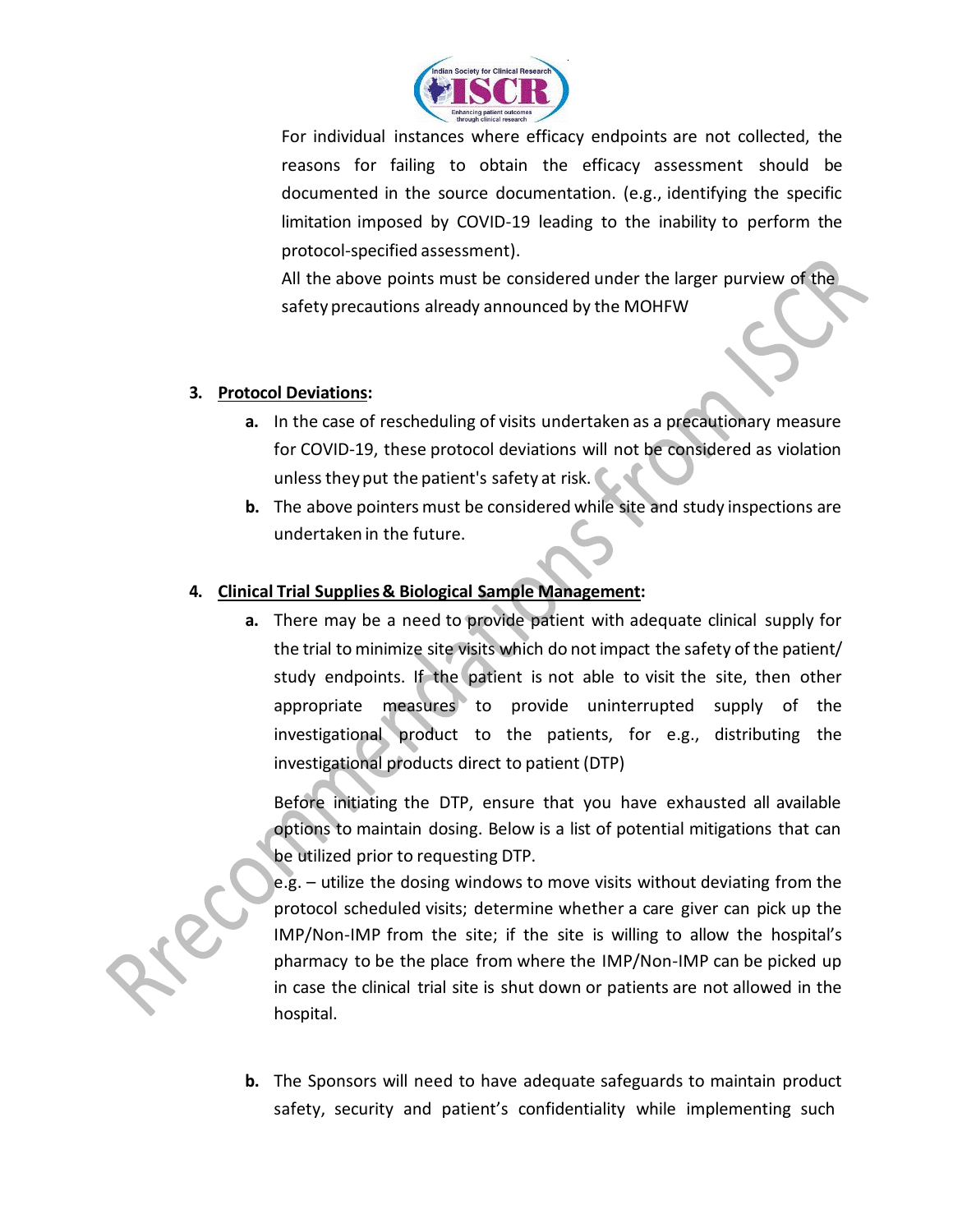

approaches in collaboration with sites. For other investigational products that are normally administered in a health care setting, the study clinician in consultation with the patient can look at provisions to provide alternative administration (e.g. from the patient's local healthcare provider). In all cases, existing regulatory requirements for maintaining investigational product accountability remains and should be addressed and documented.

- i. Participants must consent verbally (and this should be documented in their source notes) to providing contact details for shipping purposes. If the participant does not want to sign for the delivery due to selfisolation, then a follow up phone call could be used to confirm they have received the package.
- ii. Pre-requisitesfor DTP:
	- The IMP should be an oral-solid dose and non-temperature controlled ambient (-20 to +60 deg C). The sponsor needs to confirm that the product is ambient non-temperature controlled
	- In case the product is temperature controlled ambient or cold (-2 to 8 deg C) then stability requirements need to be further evaluated. DTP should be undertaken only if the stability can be maintained for the estimated transit duration.
	- In the case of self-administered non oral- solid dosage forms can also be considered for DTP and the stability requirements should be assessed for the same from a transport perspective.
	- iii. The sponsor should also consider if any training is required for administration and storage of the IMP especially for IMP with a narrow stability range. Adequate provision should be made to assure integrity of the product during transit.
	- iv. Sponsor should define the mechanism with the investigator prior to initiating the process of dispatch, for confirming the IMP accountability process and changes thereof.
	- v. There might be a need to conduct local lab testing for safety monitoring which has to be decided in consultation and agreement of Sponsor and recorded remotely by the investigator.
	- vi. Thus, for purposes of patient safety protection new processes for COVID-19 situation alone may need to be in place orto modify existing processes which will vary by the protocol and local situation. For example, this assessment could include consideration of whether it is

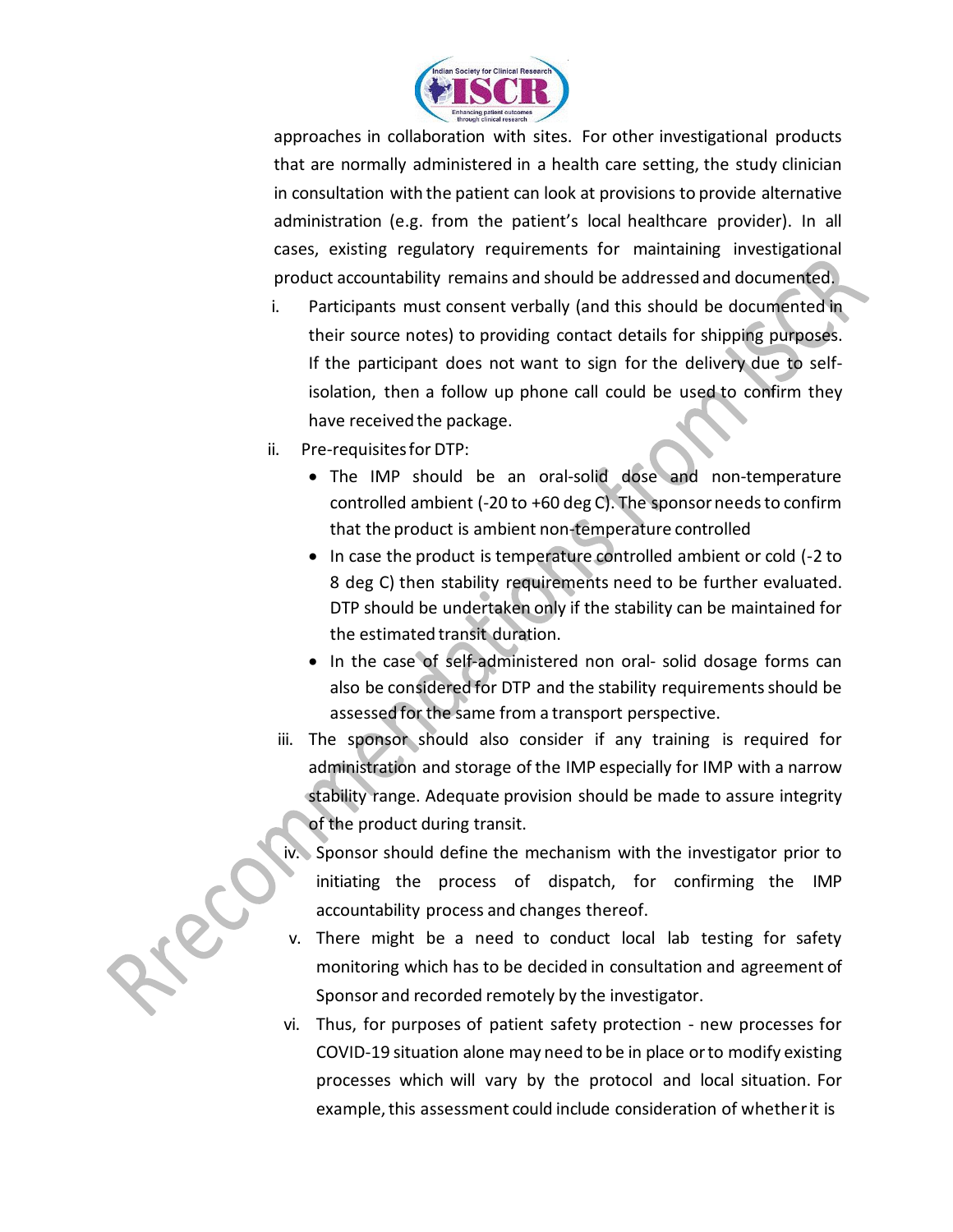

appropriate to delay some assessments for ongoing trials, or, if the study cannot be properly conducted under the existing protocol, whether to stop ongoing recruitment, or even withdraw trial participants.

# **Considerationsfor new clinical trials:**

- **Screening and Recruitment of new clinical trial participants:**
	- a. **Hospital Restrictions**: Investigators in hospitals restricting / prohibiting clinical trial participants from visiting the facility (due to COVID-19 risks at their facility) for routine site visits must intimate the temporary closure of site facility to the sponsor, IEC / IRB with immediate effect.
	- b. **Routine screening of new clinical trial participants:** Will not be prohibited by CDSCO. This will be decided by the Investigator / the hospital/ ethics committee/ sponsor (under appropriate precautions) keeping in mind risk/benefit assessment done by the investigator for new screenings.

## **References:**

**1. Country Guidances on the Management of Clinical Trials during the COVID-19 (Coronavirus) Pandemic**

|  | Country        | <b>Link to Guidance</b>                                                                   |
|--|----------------|-------------------------------------------------------------------------------------------|
|  |                |                                                                                           |
|  | Austria        | https://www.basg.gv.at/en/healthcare-professionals/clinical-trials/klinische-studien-und- |
|  |                |                                                                                           |
|  |                | covid-19                                                                                  |
|  |                |                                                                                           |
|  | Belgium        | https://www.afmps.be/fr/news/directive sur la delivrance directe de medicaments aux p     |
|  |                | atients dans le cadre dessais cliniques                                                   |
|  |                |                                                                                           |
|  |                |                                                                                           |
|  | <b>Denmark</b> | https://laegemiddelstyrelsen.dk/en/news/2020/extraordinary-measures-for-clinical-trials-  |
|  |                | due-to-covid-19/                                                                          |
|  |                |                                                                                           |
|  |                |                                                                                           |
|  | Estonia        | https://www.ravimiamet.ee/en/guidance-clinical-tr ial-manageme nt-conte xt-covid-19-      |
|  |                | pandemic                                                                                  |
|  |                |                                                                                           |
|  | Hungary        | https://ogyei.gov.hu/tajekoztatas klinikai vizsgalatok folytonossagarol                   |
|  |                |                                                                                           |
|  |                |                                                                                           |